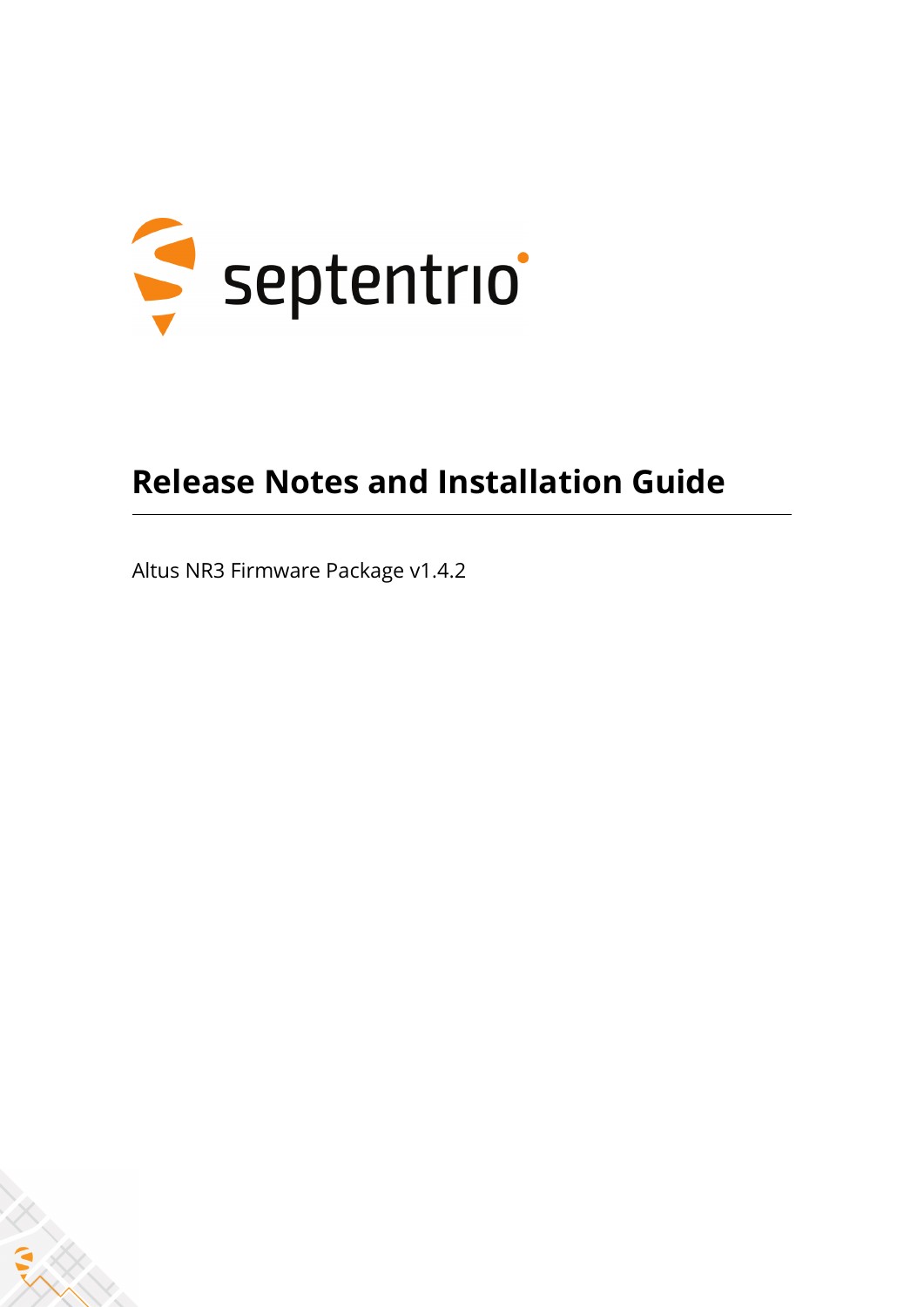

## **1 Installation Guidelines**

In order to upgrade the firmware to version 1.4.2, only the following file is to be installed on the receiver:

| <b>SUF file</b>     | Located in | <b>Contains</b> |
|---------------------|------------|-----------------|
| Altus NR3-1.4.2.suf | firmware/  | See section 6   |

There is no need to install the file Altus NR3-1.4.2-failsafe.suf, unless Septentrio Support advises otherwise.

## **2 New Features and Improvements**

#### **2.1 New features in version 1.4.2**

None

### **2.2 Improvements in version 1.4.2**

A safety feature was implemented: the NR3 stops operating when the batteries overheat.

#### **2.3 New features in version 1.4.1**

None

### **2.4 Improvements in version 1.4.1**

The internal charging logic of the Altus NR3 has been improved to better cope with the Li-ion battery temperature limitations.

## **3 Known Issues and Limitations**

1. When entering NTRIP mount point names for the NTRIP client configuration the user must exactly match the case or the receiver will not find the mount point.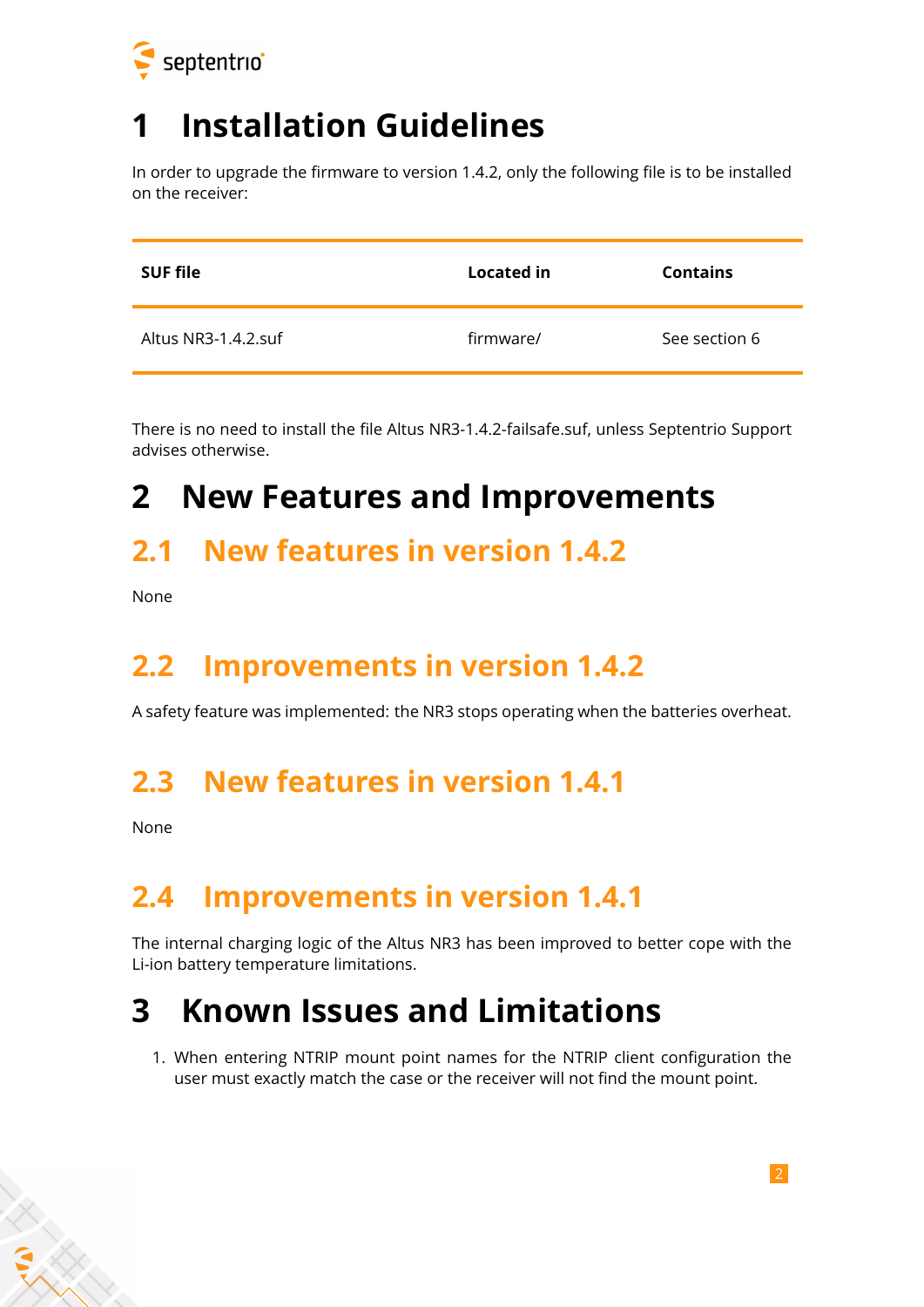

- 2. If the message "USB device not recognised" is shown on the PC after an upgrade of the receiver firmware, it is recommended to restart the receiver. Afterwards, the USB connection will be functional again.
- 3. The editing of features (collected items with PinPoint-GIS Web) might not work properly when multiple features overlap in a very close position of the map.
- 4. The collection form for PinPoint-GIS Web might take a couple of seconds before it appears on the screen (this might vary depending on your internet connection). Please wait until the form is displayed after clicking on the Collect button.
- 5. It is not possible to upgrade the receiver using mobile Safari on iOS devices.
- 6. View selection of map services is not supported in PinPoint-GIS Web (they are always visible when loading a User map). However changing the basemap of a loaded user map containing a map service will cause the map service to disappear.
- 7. PinPoint-GIS Web might indicate that the user map is collectable while this is not the case.
- 8. Auto-populated GNSS fields in PinPoint-GIS Web will not show the whole accuracy for double values but when saved they will keep the full accuracy. Only when the values are edited, the accuracy might be dropped.
- 9. The web server on the receiver has been tested with Chrome (version 61), Firefox (version 55) and Internet Explorer (version 11). If you experience any problems with your browser, please use a different client application.
- 10. When the cell connection is slow, the receiver may fail to load the NTRIP mount point table.
- 11. The NTRIP server connection is sometimes not reliable when connected to a caster running "Professional Ntrip Broadcaster" (up to v2.0.22).
- 12. UDP functionality does not work over Cellular interface.
- 13. Some cellular networks require the configuration of an APN even for 2G connections.
- 14. The generation rate of GBS and GRS NMEA sentence is limited to 1 Hz.
- 15. Due to incompatibility with the T-Mobile IPv6 network, outgoing IP connections are not possible. If outgoing IP connections are required, the user can use the AT&T network.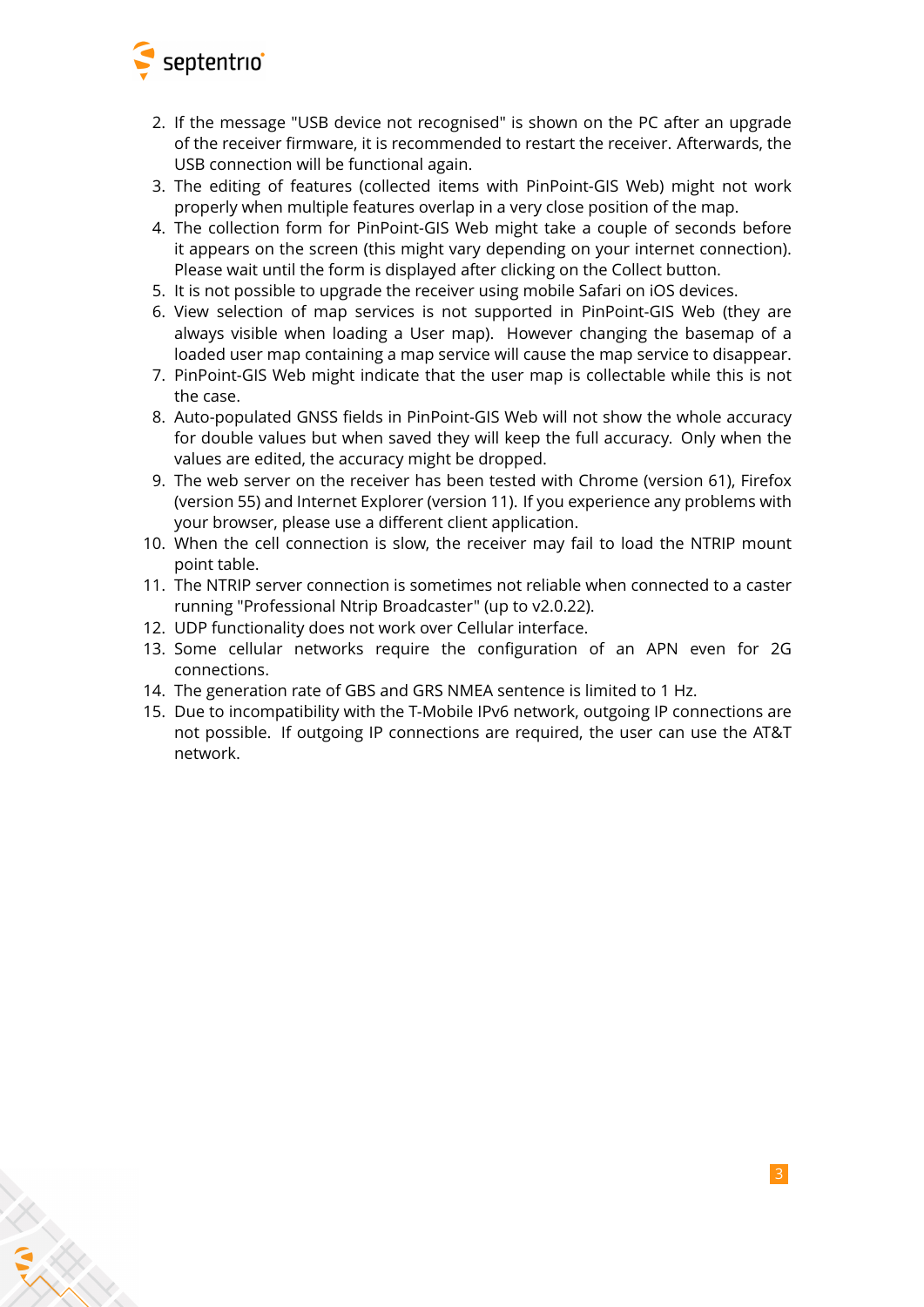

ERANT

## **4 Support**

For further information or support, please consult the Septentrio support website [\(](()http://www.septentrio.com/support).

# **5 Legal Notice**

Septentrio does not authorize the use of its products as critical components in devices or systems intended for safety-of-life applications or in devices or systems, of which the failure may endanger life or cause injuries, unless written approval is given.

All the firmware and documentation delivered with the Altus NR3 Firmware Package is licensed, as explained in the About page which is accessible via the web interface of the receiver.